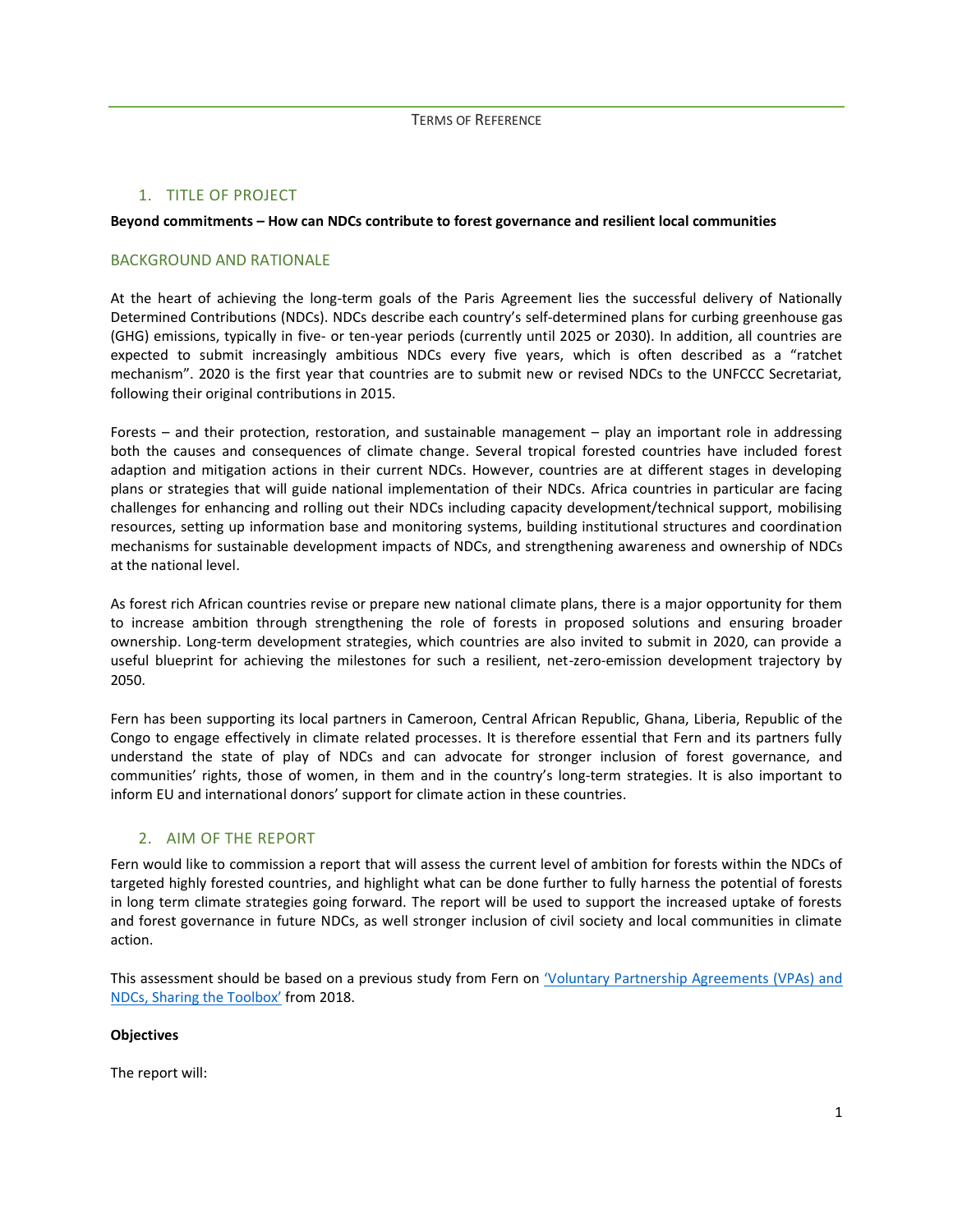1) Analyse progress and challenges in enhancing forest contribution of the NDCs in targeted forested countries since 2018 including how recommendations from the previous Fern report have been addressed.

2) Assess the quality and transparency of the process and inclusion of civil society and community stakeholders.

3) Examine how gender considerations have been including both in the process and content of the NDCs.

4) Provide recommendations to national civil society organisations (CSOs) in target countries on strengthening their engagement in NDC processes, and to EU and national policy makers on how climate ambition within future NDCs can be raised through more substantive inclusion of forests and effective contributions of civil society and forest communities.

The report will present best practices and gaps for each of these objectives in the six countries examined.

### **Intended audience:**

- Fern local partners and national CSOs working on forests and climate.
- EU & UK policy makers: Directorate General for International Partnership and EU Member State + UK policy makers supporting forest related work in the target countries.
- National governments and climate focal points in target countries.
- International institutions supporting climate programmes in target countries including Agence Française de Développement, United Nations Development Programme and the World Bank.

# 3. REPORT CONTENT/OUTLINE

- **Short introduction on what NDCs are, how they can contribute to forest governance and the role of civil society.**
- **Summary of overall progress since 2018 including gaps and challenges.**
- **Country 'sheets' covering the following aspects:**
	- o **Current reality and progress on the ground in targeted VPA countries<sup>1</sup> :** Any improvements in policies, governance, and stakeholder engagement since 2018 for climate action? New plans or targets on climate developed and forests/forest governance in them? Revised NDCs or plans to revise them and the contribution of forests?
	- o **Process for preparing new or updated contributions in 2020: will the government engage a broader group of stakeholders in the NDC process and increase ownership of climate commitments?** This may be especially true for countries that rushed to submit contributions ahead of the Paris COP.
	- o **Do the current NDC recognise women's contributions to climate change adaptation and mitigation.** Will future NDCs and long-term climate strategies consider the involvement of women— both their vulnerabilities and their potential contributions—are essential for meeting the global target.
	- o **From 2020, NDCs will be a key starting point for Paris processes that are meant to track progress and inform countries in updating their climate goals over time**. How are the countries

<sup>1</sup> Cameroon, Central African Republic, Ghana, Liberia, and Republic of Congo. Desk review for the Democratic Republic of Congo.